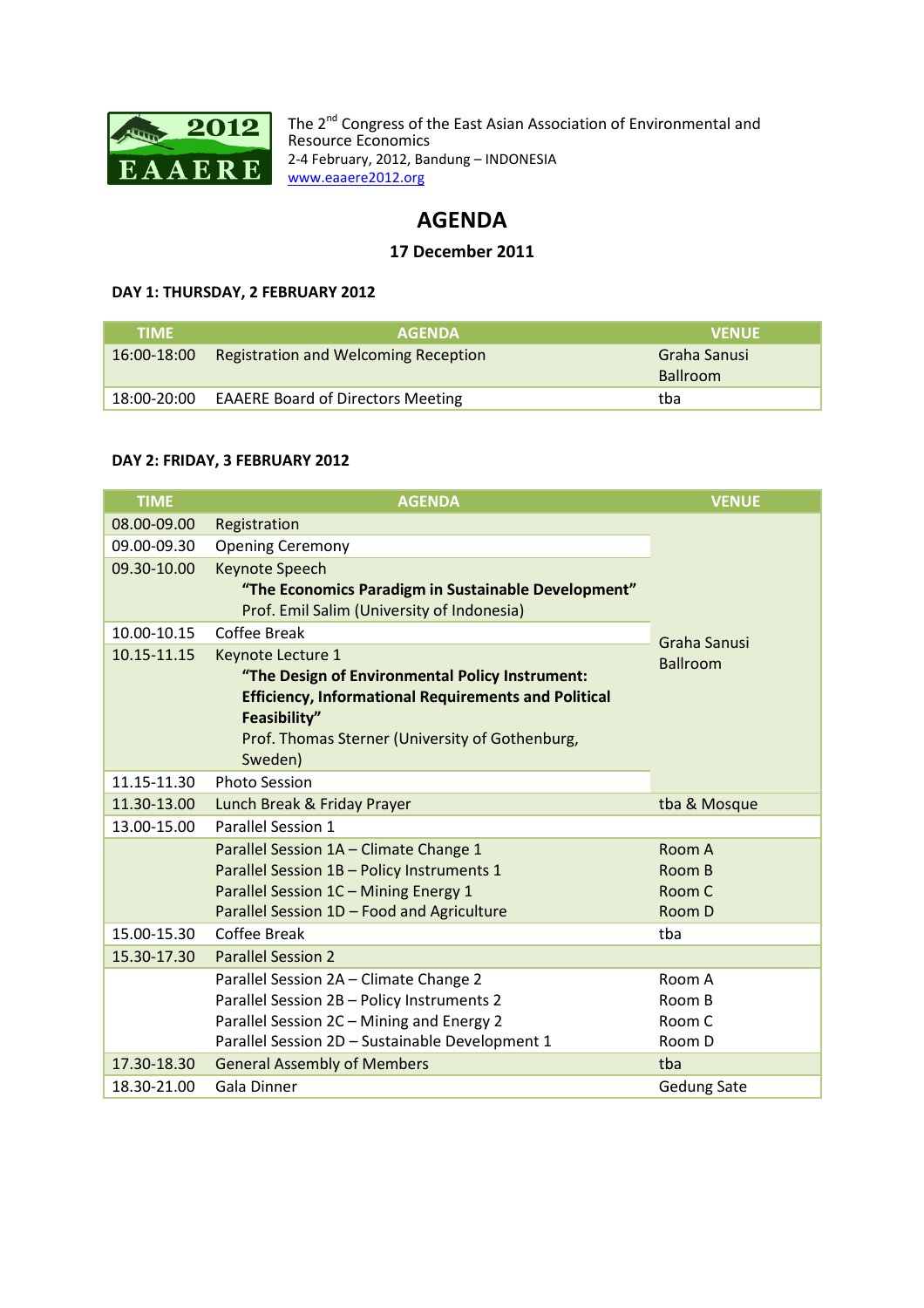# **DAY 3: SATURDAY, 4 FEBRUARY 2012**

| <b>TIME</b> | <b>AGENDA</b>                                              | <b>VENUE</b>    |
|-------------|------------------------------------------------------------|-----------------|
| 08.30-10.30 | <b>Parallel Session 3</b>                                  |                 |
|             | Parallel Session 3A - Climate Change 3                     | Room A          |
|             | Parallel Session 3B - Land and Water 1                     | Room B          |
|             | Parallel Session 3C - Valuation 1                          | Room C          |
|             | Parallel Session 3D - Sustainable Development 2            | Room D          |
|             | Parallel Session 3E - Policy Instruments 3                 | Room E          |
| 10.30-11.00 | <b>Coffee Break</b>                                        |                 |
| 11.00-12.00 | Keynote Lecture 2                                          | Graha Sanusi    |
|             | Prof. Kazuhiro Ueta (Kyoto University, Japan)              | Ballroom        |
|             | Dr. Herminia Francisco (Economy and Environment            |                 |
|             | Program for Southeast Asia/EEPSEA)                         |                 |
| 12.00-13.00 | <b>Lunch Break</b>                                         | tba             |
| 13.00-15.00 | Parallel Session 4                                         |                 |
|             | Parallel Session 4A - Renewable Resources and Conservation | Room A          |
|             | Parallel Session 4B - Land and Water 2                     | Room B          |
|             | Parallel Session 4C - Valuation 2                          | Room C          |
|             | Parallel Session 4D - Pollution and Recycling 1            | Room D          |
| 15.00-15.30 | Coffee Break                                               | tba             |
| 15.30-17.30 | <b>Parallel Session 5</b>                                  |                 |
|             | Parallel Session 5A - Environment and Development          | Room A          |
|             | Parallel Session 5B - Governance                           | Room B          |
|             | Parallel Session 5C - Valuation 3                          | Room C          |
|             | Parallel Session 5D - Pollution and Recycling 2            | Room D          |
| 17.30-18.30 | <b>Closing Ceremony</b>                                    | Graha Sanusi    |
|             |                                                            | <b>Ballroom</b> |

### **DAY 4: SUNDAY, 5 FEBRUARY 2012**

| <b>TIME</b> | <b>AGENDA</b>                                                                          | <b>VENUE</b>          |
|-------------|----------------------------------------------------------------------------------------|-----------------------|
|             | 10.00-15.00 City Tour (Optional)                                                       | <b>Around Bandung</b> |
|             | Please register yourself in our help-desk if you want to join our city tour programme. |                       |

\* tba – to be announce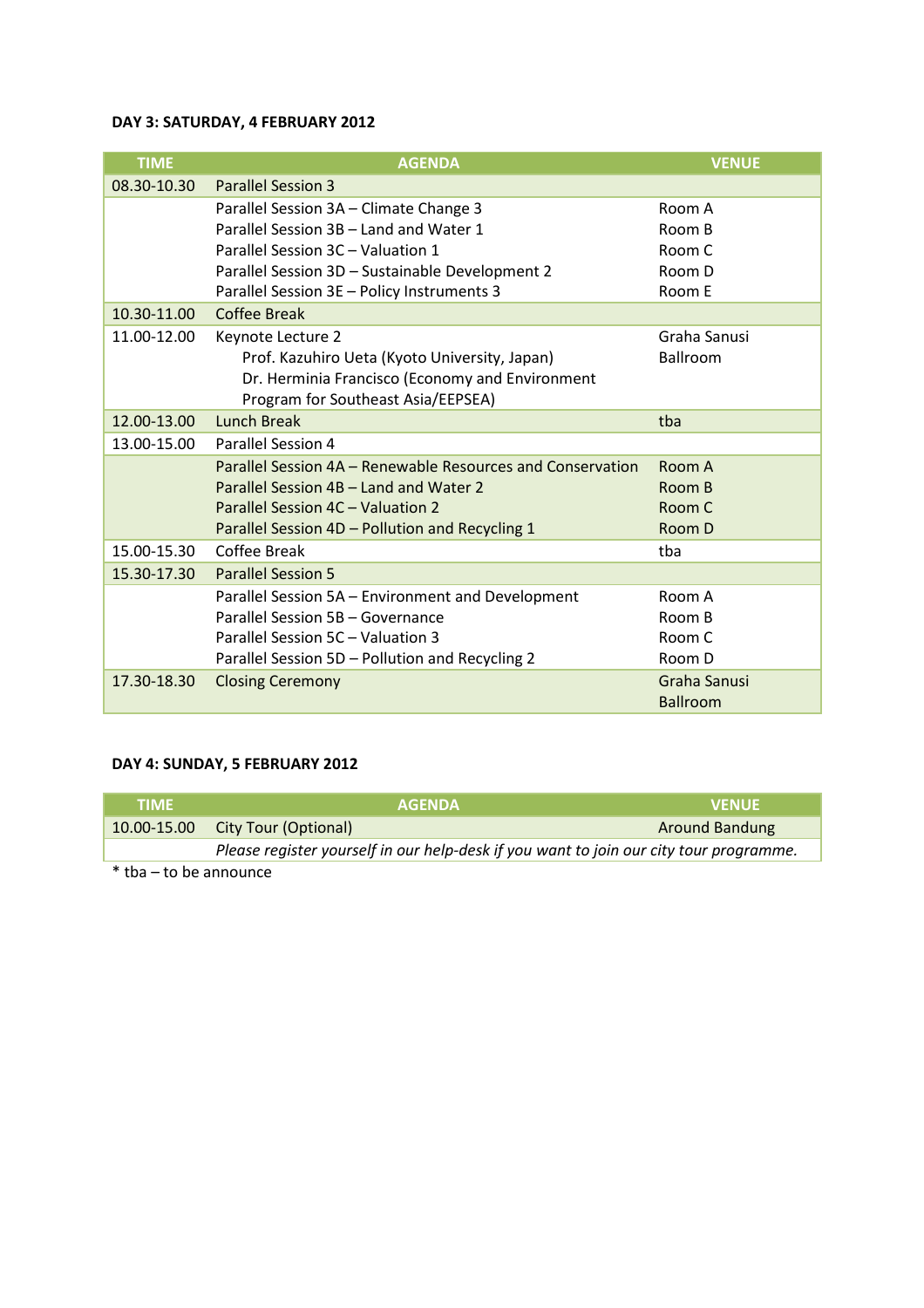|                   | <b>PARALLEL SESSION 1-A</b>                                                            |  |
|-------------------|----------------------------------------------------------------------------------------|--|
| Session           | <b>Climate Change 1</b>                                                                |  |
| When              | Friday, 3 February 2012: 13.00-15.00                                                   |  |
| Venue             | Room A                                                                                 |  |
| Chair             | Kathrina G. Gonzales - Philippine Institute for Development Studies                    |  |
|                   | <b>PAPERS IN THIS SESSION</b>                                                          |  |
| Title             | Estimating the Break-Even Price for Forest Protection in Central Kalimantan            |  |
| Presented by      | Yuki Yamamoto - Graduate School of Economics, Kobe University                          |  |
| <b>Discussant</b> | Budy P. Resosudarmo - Australian National University                                   |  |
| Title             | <b>Economy-wide Impact of a Carbon Tax in ASEAN</b>                                    |  |
| Presented by      | Budy P. Resosudarmo - Australian National University                                   |  |
| <b>Discussant</b> | Maxensius T. Sambodo - PhD candidate at National Graduate Institute for Policy Studies |  |
|                   | & Researcher at Economic Research Center-Indonesian Institute of Sciences (LIPI)       |  |
| <b>Title</b>      | Investigating Effectiveness of Copenhagen Accord in China, India and Indonesia:        |  |
|                   | <b>Energy Sector Analysis</b>                                                          |  |
| Presented by      | Maxensius T. Sambodo - PhD candidate at National Graduate Institute for Policy Studies |  |
|                   | & Researcher at Economic Research Center-Indonesian Institute of Sciences (LIPI)       |  |
| <b>Discussant</b> | Kathrina G. Gonzales - Philippine Institute for Development Studies                    |  |
| Title             | Assessing the Value of Seasonal Climate Forecasts on Farm-level Corn Production        |  |
|                   | through Simulation Modeling                                                            |  |
| Presented by      | Kathrina G. Gonzales - Philippine Institute for Development Studies                    |  |
| <b>Discussant</b> | Yuki Yamamoto - Graduate School of Economics, Kobe University                          |  |

|                   | <b>PARALLEL SESSION 1-B</b>                                                      |
|-------------------|----------------------------------------------------------------------------------|
| Session           | <b>Policy Instruments 1</b>                                                      |
| When              | Friday, 3 February 2012: 13.00-15.00                                             |
| Venue             | <b>Room B</b>                                                                    |
| Chair             | Jin-Xu Lin - Chung Yuan Christian University, Taiwan                             |
|                   | <b>PAPERS IN THIS SESSION</b>                                                    |
| <b>Title</b>      | The Necessity of and Major Issues in Introducing Regulatory Impact Assessment to |
|                   | China                                                                            |
| Presented by      | Huiheng Zhang - Anhui University of Finance Economics, China                     |
| <b>Discussant</b> | Jin-Li Hu - National Chiao Tung University, Taiwan                               |
| Title             | Going Green: Developing a Conceptual Framework for the Green Hotel Rating System |
| Presented by      | Jin-Li Hu - National Chiao Tung University, Taiwan                               |
| <b>Discussant</b> | Jin-Nan Wang - Chinese Academy for Environmental Planning                        |
| <b>Title</b>      | <b>Establishing National Eco-compensation Mechanism Based on Water Quality</b>   |
|                   | <b>Tranboundary Section Between Upstream and Downstream in Chinese Key</b>       |
|                   | Watershed                                                                        |
| Presented by      | Jin-Nan Wang - Chinese Academy for Environmental Planning                        |
| <b>Discussant</b> | Jin-Xu Lin - Chung Yuan Christian University, Taiwan                             |
| <b>Title</b>      | R&D, Technological Change and the Rate of Feed-in Tariff                         |
| Presented by      | Jin-Xu Lin - Chung Yuan Christian University, Taiwan                             |
| <b>Discussant</b> | Huiheng Zhang - Anhui University of Finance Economics, China                     |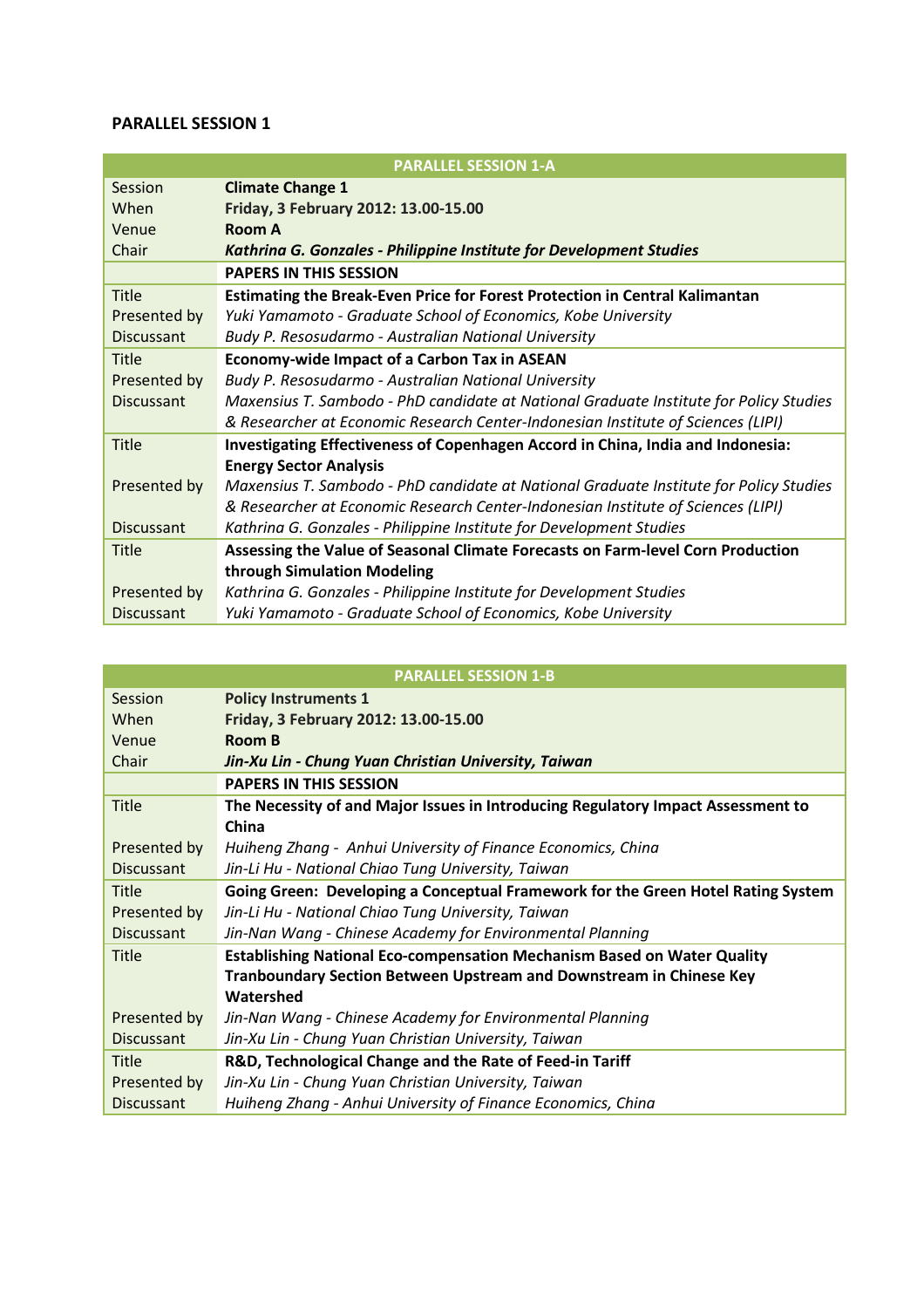| <b>PARALLEL SESSION 1-C</b> |                                                                                      |  |
|-----------------------------|--------------------------------------------------------------------------------------|--|
| Session                     | <b>Mining and Energy 1</b>                                                           |  |
| When                        | Friday, 3 February 2012: 13.00-15.00                                                 |  |
| Venue                       | Room C                                                                               |  |
| Chair                       | Michikazu Kojima - Institute of Developing Economies, JETRO, Japan                   |  |
|                             | <b>PAPERS IN THIS SESSION</b>                                                        |  |
| <b>Title</b>                | <b>Competition between Large Public and Small Private Power Plants</b>               |  |
| Presented by                | Ming-Chung Chang - Kainan University, Taiwan                                         |  |
| <b>Discussant</b>           | Yunchang J. Bor - Dept. of Economics, Chinese Culture University, Taiwan             |  |
| <b>Title</b>                | Economic Instrument and Renewable Energy Policy - An Empirical Study of Green        |  |
|                             | <b>Electricity in Taiwan</b>                                                         |  |
| Presented by                | Yunchang J. Bor - Dept. of Economics, Chinese Culture University, Taiwan             |  |
| <b>Discussant</b>           | Yingmei Jin - Inha University                                                        |  |
| <b>Title</b>                | <b>Estimating the CO2 Emission Shadow Price of China's Electrical Power Industry</b> |  |
| Presented by                | Yingmei Jin - Inha University                                                        |  |
| <b>Discussant</b>           | Wakana Kusaka - Institute of Developing Economies, JETRO                             |  |
| <b>Title</b>                | <b>Consciousness, Value and Choice of Consumer to Energy Efficient Appliance</b>     |  |
| Presented by                | Wakana Kusaka - Institute of Developing Economies, JETRO                             |  |
|                             | Michikazu Kojima - Institute of Developing Economies, JETRO                          |  |
| <b>Discussant</b>           | Ming-Chung Chang - Kainan University, Taiwan                                         |  |

| <b>PARALLEL SESSION 1-D</b> |                                                                                   |
|-----------------------------|-----------------------------------------------------------------------------------|
| Session                     | <b>Food and Agriculture</b>                                                       |
| When                        | Friday, 3 February 2012: 13.00-15.00                                              |
| Venue                       | <b>Room D</b>                                                                     |
| Chair                       | <b>Wan-Jiun Chen - Chinese Culture University</b>                                 |
|                             | <b>PAPERS IN THIS SESSION</b>                                                     |
| <b>Title</b>                | Women Empowerment Role for Sustainable Development in Agrarian Labour Case        |
|                             | Development                                                                       |
| Presented by                | Mega N. Makhroja - Brawijaya University, Malang                                   |
|                             | Rendi Kurniawan Dwi Susanto - Brawijaya University, Malang                        |
|                             | Lisa Han Vimora - Brawijaya University, Malang                                    |
| <b>Discussant</b>           | Sucihatiningsih D. W. Prajanti - UNNES                                            |
| Title                       | The Policy Effectiveness of "Go Organic 2010" (A Case Study on Implementation and |
|                             | Efficiency of the Production Factors of Organic Vegetable Cultivation in Semarang |
|                             | Regency)                                                                          |
| Presented by                | Sucihatiningsih D. W. Prajanti - UNNES                                            |
| <b>Discussant</b>           | Wei Geng - Tianjin University of Finance and Economics, Tianjin, China            |
| <b>Title</b>                | Growing Edible Mushroom in China: Bio-innovation, Technological Dissemination and |
|                             | <b>Trade</b>                                                                      |
| Presented by                | Wei Geng - Tianjin University of Finance and Economics, Tianjin, China            |
| <b>Discussant</b>           | Wan-Jiun Chen - Chinese Culture University                                        |
| <b>Title</b>                | Market Segment and Price Premium of Organic Rice in Taiwan                        |
| Presented by                | Wan-Jiun Chen - Chinese Culture University                                        |
| <b>Discussant</b>           | Rendi Kurniawan Dwi Susanto - Brawijaya University, Malang                        |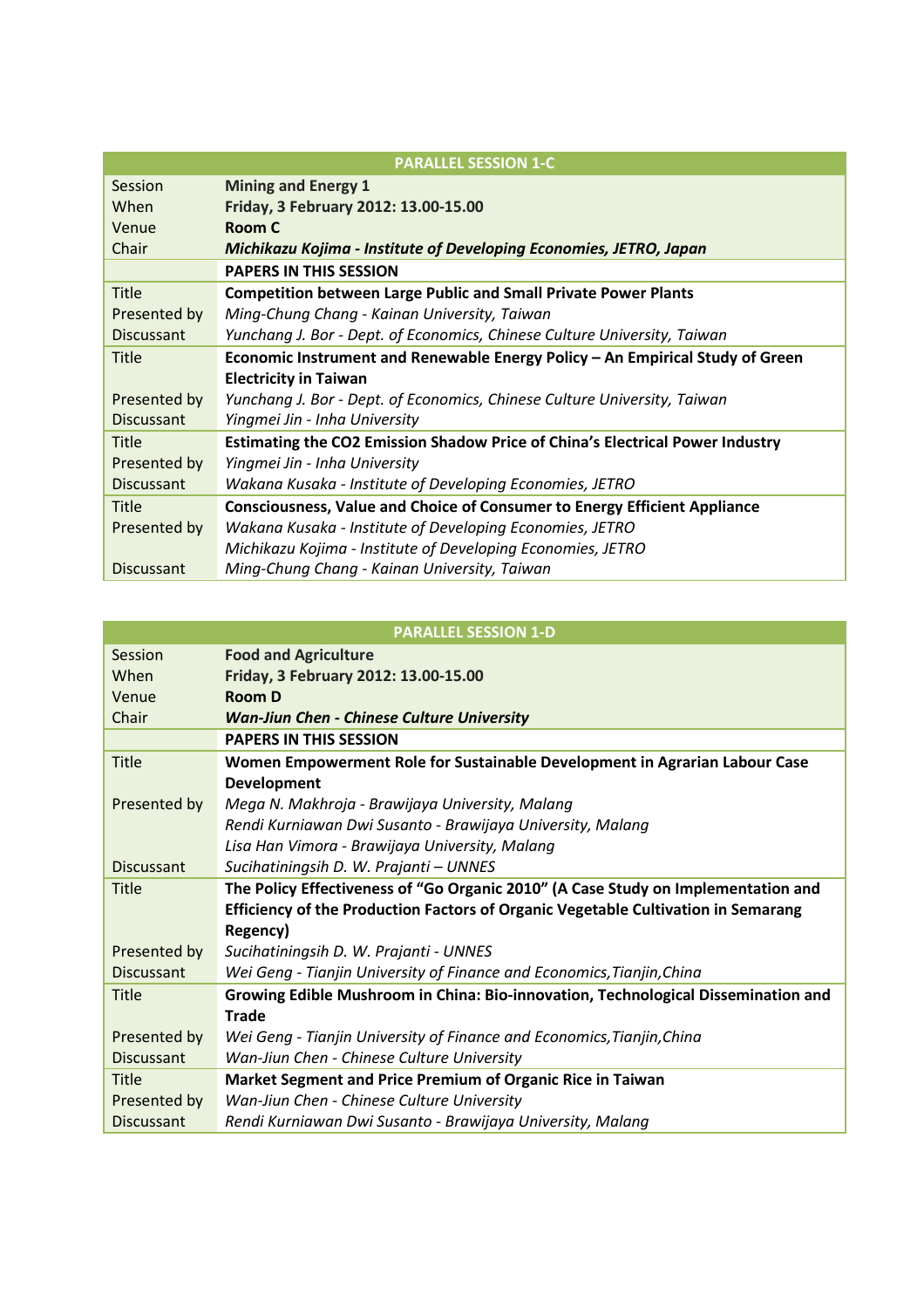|                   | <b>PARALLEL SESSION 2-A</b>                                                        |
|-------------------|------------------------------------------------------------------------------------|
| Session           | <b>Climate Change 2</b>                                                            |
| When              | Friday, 3 February 2012: 15.30-17.30                                               |
| Venue             | Room A                                                                             |
| Chair             | <b>KyungMin Kim - Hanyang University</b>                                           |
|                   | <b>PAPERS IN THIS SESSION</b>                                                      |
| Title             | Is Low-carbon Together with Pollution Reduction? Calculation of CO2 Emissions from |
|                   | <b>Municipal Wastewater Treatment Plants</b>                                       |
| Presented by      | Kunyu Niu - Renmin University of China, China Academy for Environmental Planning   |
| <b>Discussant</b> | JunSeok Choi - Hanyang University                                                  |
| Title             | Carbon Taxation and Double Dividend Effect in Korea: A Multi-Region Computable     |
|                   | <b>General Equilibrium Modeling Approach</b>                                       |
| Presented by      | HongBae Kim - Hanyang University                                                   |
|                   | JunSeok Choi - Hanyang University                                                  |
|                   | KyungMin Kim - Hanyang University                                                  |
| <b>Discussant</b> | Je-Liang Liou - Chung-Hua Institution for Economic Research                        |
| Title             | The Meta-Technology Cost Ratio: An Indicator for Judging the Performance of CO2    |
|                   | <b>Emission Reduction</b>                                                          |
| Presented by      | Je-Liang Liou - Chung-Hua Institution for Economic Research                        |
| <b>Discussant</b> | Daigee Shaw - Institute of Economics, Academia Sinica                              |
| Title             | To mitigate or to Adapt? An Integrated Assessment on Taiwan's Climate Policy       |
| Presented by      | Daigee Shaw - Institute of Economics, Academia Sinica                              |
| <b>Discussant</b> | Kunyu Niu - Renmin University of China, China Academy for Environmental Planning   |

|                   | <b>PARALLEL SESSION 2-B</b>                                                        |
|-------------------|------------------------------------------------------------------------------------|
| Session           | <b>Policy Instruments 2</b>                                                        |
| When              | Friday, 3 February 2012: 15.30-17.30                                               |
| Venue             | <b>Room B</b>                                                                      |
| Chair             | Tae-Yeoun LEE - Ryukoku University                                                 |
|                   | <b>PAPERS IN THIS SESSION</b>                                                      |
| <b>Title</b>      | What Drives Industrial State to Take Unilateral Voluntary Action in Environmental  |
|                   | Issues? Lesson from South Korea's Green Growth Low Carbon Policy                   |
| Presented by      | Ika Z. Qurani - UIN Syarif Hidayatullah Jakarta                                    |
| <b>Discussant</b> | Charles O. P. Marpaung - Universitas Kristen Indonesia                             |
| <b>Title</b>      | Energy Security Implications of Introducing Renewable Portfolio Standard in        |
| Presented by      | Indonesia                                                                          |
| <b>Discussant</b> | Charles O. P. Marpaung - Universitas Kristen Indonesia                             |
|                   | Hancheng Dai - Department of Social Engineering Tokyo Institute of Technology      |
| <b>Title</b>      | Assessing the Contribution of Inter-provincial Carbon Emission Trading in China to |
|                   | <b>Carbon Intensity Reduction in 2020</b>                                          |
| Presented by      | Hancheng Dai - Department of Social Engineering Tokyo Institute of Technology      |
| <b>Discussant</b> | Tae-Yeoun LEE - Ryukoku University                                                 |
| Title             | Empirical Analysis of the Relationship between Awareness of Environmental Quality, |
|                   | <b>Political Trust, and Policy-instrument Preferences in East Asia Countries</b>   |
| Presented by      | Tae-Yeoun LEE - Ryukoku University                                                 |
| <b>Discussant</b> | Charles O. P. Marpaung - Universitas Kristen Indonesia                             |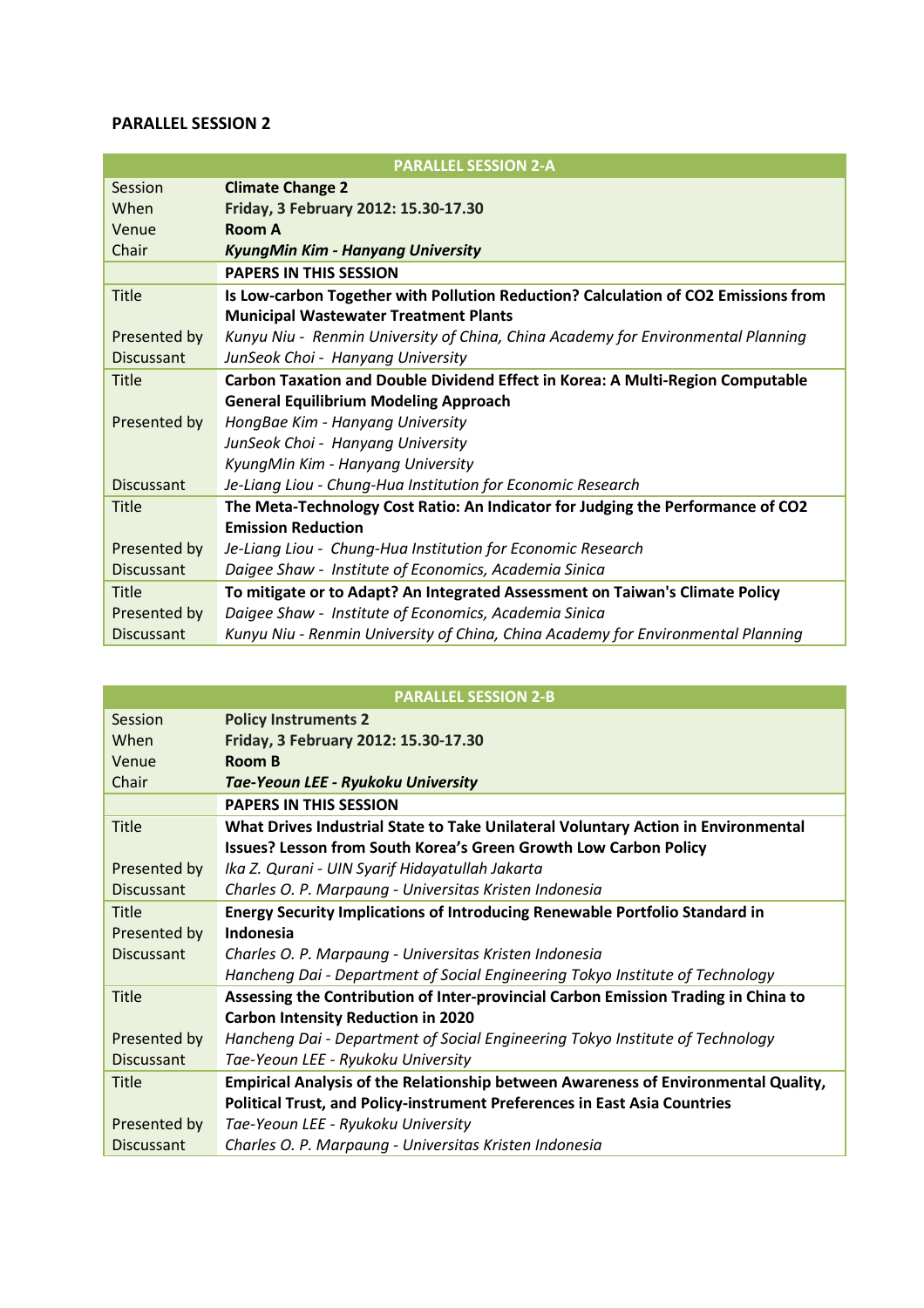| <b>PARALLEL SESSION 2-C</b> |                                                                                      |
|-----------------------------|--------------------------------------------------------------------------------------|
| Session                     | <b>Mining Energy 2</b>                                                               |
| When                        | Friday, 3 February 2012: 15.30-17.30                                                 |
| Venue                       | Room C                                                                               |
| Chair                       | Hsing-Chun Lin - National Chiayi University                                          |
|                             | <b>PAPERS IN THIS SESSION</b>                                                        |
| <b>Title</b>                | Substitution Possibility between Nuclear and Thermal Capital and Estimation of Their |
|                             | <b>Shadow Prices in the Korean Electric Power Industry</b>                           |
| Presented by                | Myunghun Lee - Department of International Trade, Inha University                    |
| <b>Discussant</b>           | Yuan Zhao - Xi'an Jiaotong University, China                                         |
| Title                       | User Cost of Non-Renewable Energy Resources: A New Estimation                        |
| Presented by                | Guoping Li - School of business of Xi'an International Studies University, China     |
|                             | Yuan Zhao - Xi'an Jiaotong University, China                                         |
| <b>Discussant</b>           | Hsing-Chun Lin - National Chiayi University                                          |
| Title                       | The Energy Usage of Food Consumption in Taiwan: Input-Output Analysis                |
| Presented by                | Hsing-Chun Lin - National Chiayi University                                          |
| <b>Discussant</b>           | Myunghun Lee - Department of International Trade, Inha University                    |

|                   | <b>PARALLEL SESSION 2-D</b>                                                        |  |
|-------------------|------------------------------------------------------------------------------------|--|
| Session           | <b>Sustainable Development 1</b>                                                   |  |
| When              | Friday, 3 February 2012: 15.30-17.30                                               |  |
| Venue             | Room D                                                                             |  |
| Chair             | Rintaro Yamaguchi - Nomura Research Institute, Japan                               |  |
|                   | <b>PAPERS IN THIS SESSION</b>                                                      |  |
| <b>Title</b>      | The Transformation and Sustainable Development of Waning Resource-dependent        |  |
|                   | Cities: A case study of Shanxi Province, China                                     |  |
| Presented by      | Li Ling-e - School of Economics, Shanxi University of Finance and Economics, China |  |
| <b>Discussant</b> | Bui T. P. Giang - Vietnam Japan Human Resources Cooperation Center (VJCC)          |  |
| Title             | Does FDI Bring About Sustainable Development in Emerging Markets: Experiences and  |  |
|                   | <b>Lessons from Vietnam and China</b>                                              |  |
| Presented by      | Bui T. P. Giang - Vietnam Japan Human Resources Cooperation Center (VJCC)          |  |
| <b>Discussant</b> | Rintaro Yamaguchi - Nomura Research Institute                                      |  |
| <b>Title</b>      | <b>Genuine Savings of Open Economies with Renewable Resources</b>                  |  |
| Presented by      | Rintaro Yamaguchi - Nomura Research Institute, Japan                               |  |
| <b>Discussant</b> | Li Ling-e - School of Economics, Shanxi University of Finance and Economics, China |  |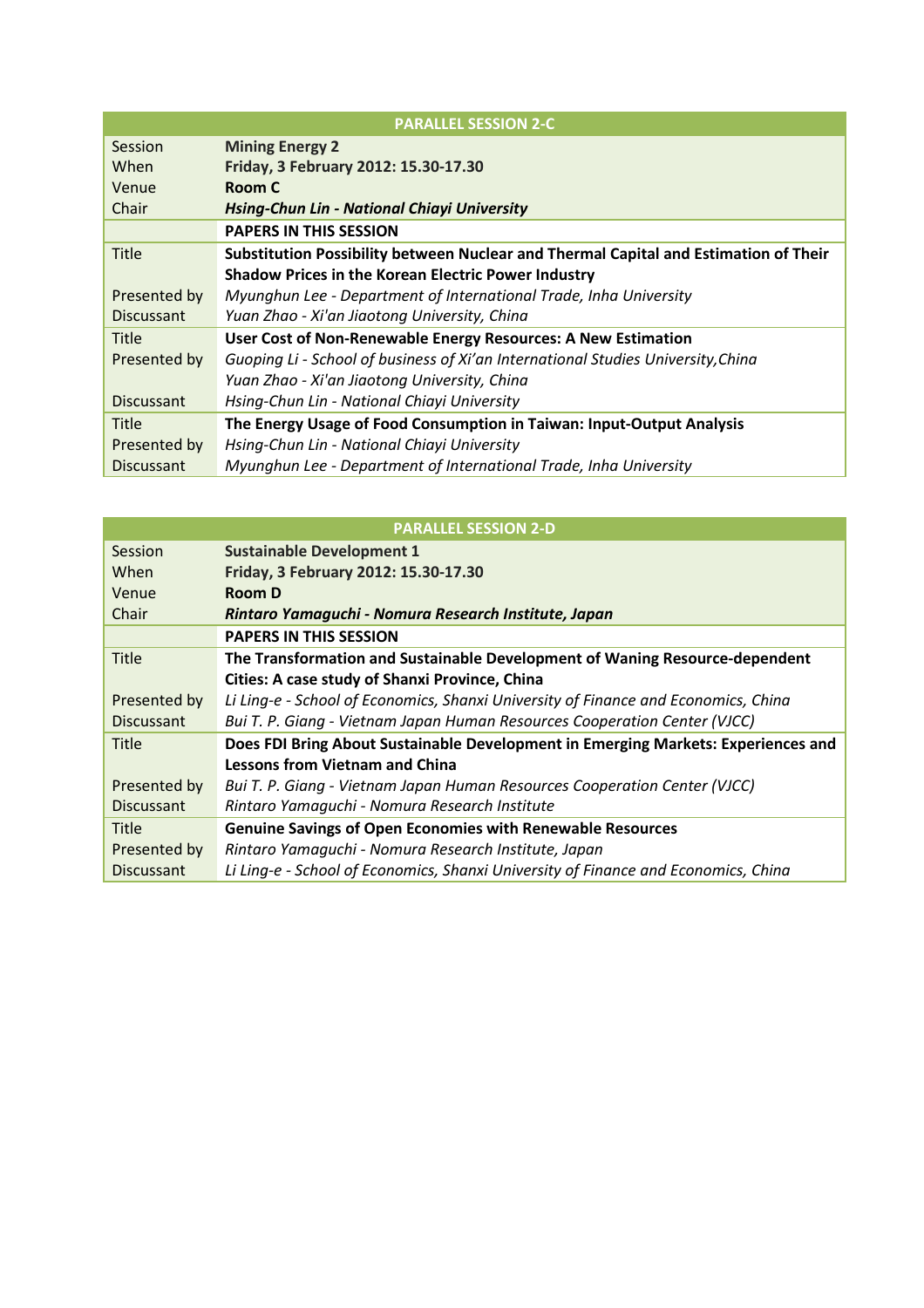|                   | <b>PARALLEL SESSION 3-A</b>                                                                                |
|-------------------|------------------------------------------------------------------------------------------------------------|
| Session           | <b>Climate Change 3</b>                                                                                    |
| When              | Saturday, 4 February 2012: 08.30-10.30                                                                     |
| Venue             | Room A                                                                                                     |
| Chair             | <b>Margaret M. Calderon - University of the Philippines Los Baños</b>                                      |
|                   | <b>PAPERS IN THIS SESSION</b>                                                                              |
| Title             | Technology, International Relocation of Production and CO2 Emissions from Japanese<br><b>Manufacturing</b> |
| Presented by      | Tetsuya Horie - Sophia University                                                                          |
| <b>Discussant</b> | Syarifah Amaliah - Bogor Agricultural University                                                           |
| Title             | Global Climate Change Further Implications on Indonesian Agricultural Sector's                             |
|                   | <b>Employment</b>                                                                                          |
| Presented by      | Rina Oktaviani - Bogor Agricultural University                                                             |
|                   | Syarifah Amaliah - Bogor Agricultural University                                                           |
| <b>Discussant</b> | Jong Ho Hong - Seoul National University                                                                   |
| Title             | A Study on Structural and Technological Change in Global CGE Models for Climate                            |
|                   | <b>Change Policy</b>                                                                                       |
| Presented by      | Jong Ho Hong - Seoul National University                                                                   |
| <b>Discussant</b> | Margaret M. Calderon - University of the Philippines Los Baños                                             |
| Title             | Potential of a Forestry Carbon Project for an Indigenous Cultural Community in the                         |
|                   | <b>Philippines</b>                                                                                         |
| Presented by      | Margaret M. Calderon - University of the Philippines Los Baños                                             |
| <b>Discussant</b> | Tetsuya Horie - Sophia University                                                                          |

| <b>PARALLEL SESSION 3-B</b> |                                                                                 |
|-----------------------------|---------------------------------------------------------------------------------|
| Session                     | <b>Land and Water 1</b>                                                         |
| When                        | Saturday, 4 February 2012: 08.30-10.30                                          |
| Venue                       | Room B                                                                          |
| Chair                       | Joji D. Linaugo - La Consolacion College, Philippines                           |
|                             | <b>PAPERS IN THIS SESSION</b>                                                   |
| <b>Title</b>                | The Impact of Conventional and Reduced Impact Logging Practices on the Cost of  |
|                             | <b>Water Treatment</b>                                                          |
| Presented by                | AS Abdul-Rahim - Universiti Putra Malaysia                                      |
| <b>Discussant</b>           | Arriya Mungsunti - Charles Sturt University/Padjadjaran University              |
| <b>Title</b>                | The Determinants of a Farmer's Participation in a Traditional Communal Water    |
|                             | Irrigation System: The Case of Muang Fai in Northern Thailand                   |
| Presented by                | Arriya Mungsunti - Charles Sturt University/Padjadjaran University              |
| <b>Discussant</b>           | Gabriel J.A. Vera Fernandez - University of Kitakyushu                          |
| <b>Title</b>                | Sustainable Use of Water for the Exploitation of Lithium from Salar de Uyuni    |
| Presented by                | Gabriel J.A. Vera Fernandez - University of Kitakyushu                          |
|                             | Takaaki Kato - University of Kitakyushu                                         |
| <b>Discussant</b>           | Carmen C. Menes - La Consolacion College                                        |
| <b>Title</b>                | Human Settlements Along the River in a Central Philippines Island: Their Socio- |
|                             | <b>Economic Conditions and Activities</b>                                       |
| Presented by                | Carmen C. Menes - La Consolacion College                                        |
|                             | Joji D. Linaugo - La Consolacion College                                        |
| <b>Discussant</b>           | AS Abdul-Rahim - Universiti Putra Malaysia                                      |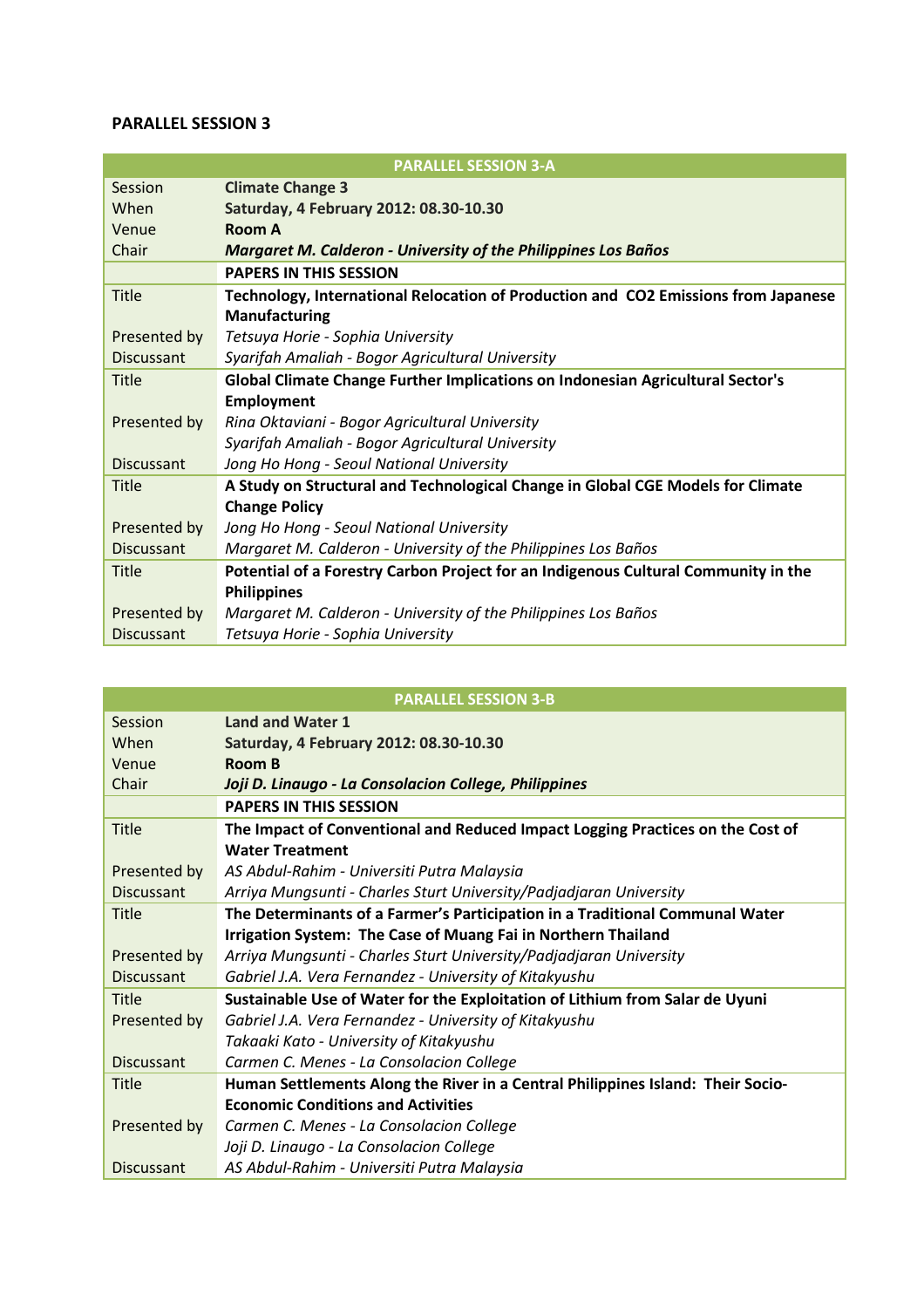|                   | <b>PARALLEL SESSION 3-C</b>                                                          |
|-------------------|--------------------------------------------------------------------------------------|
| Session           | <b>Valuation 1</b>                                                                   |
| When              | Saturday, 4 February 2012: 08.30-10.30                                               |
| Venue             | Room C                                                                               |
| Chair             | John B. Braden - University of Illinois, USA                                         |
|                   | <b>PAPERS IN THIS SESSION</b>                                                        |
| <b>Title</b>      | Non-market Valuation in Developing Countries: Does Mode of Contribution Matter in    |
|                   | <b>Choice Experiment Surveys?</b>                                                    |
| Presented by      | Rajesh K. Rai - Deakin University, Australia                                         |
| <b>Discussant</b> | Suriyani Muhamad - Department of Economics, University Malaysia Terengganu           |
| <b>Title</b>      | <b>Recreation Demand and Economic Value of Redang Island, Malaysia</b>               |
| Presented by      | Suriyani Muhamad - Department of Economics, University Malaysia Terengganu           |
| <b>Discussant</b> | Jin Jianjun - College of Resources Science and Technology, Beijing Normal University |
| <b>Title</b>      | Valuing Cultivated Land Protection Programs in Wenling City: A Choice Experiment     |
|                   | <b>Study</b>                                                                         |
|                   |                                                                                      |
| Presented by      | Jin Jianjun - College of Resources Science and Technology, Beijing Normal University |
| <b>Discussant</b> | John B. Braden - University of Illinois, USA                                         |
| <b>Title</b>      | A Test of Proximity as a Proxy for Environmental Exposure in Hedonic Models          |
| Presented by      | John B. Braden - University of Illinois, USA                                         |

|                   | <b>PARALLEL SESSION 3-D</b>                                                      |
|-------------------|----------------------------------------------------------------------------------|
| Session           | <b>Sustainable Development 2</b>                                                 |
| When              | Saturday, 4 February 2012: 08.30-10.30                                           |
| Venue             | <b>Room D</b>                                                                    |
| Chair             | <b>Youngho Chang - Division of Economics, Nanyang Technological University</b>   |
|                   | <b>PAPERS IN THIS SESSION</b>                                                    |
| Title             | Clean Development Mechanism (CDM) in Achieving Sustainable Development in Asia   |
| Presented by      | Minda P. Dwinanda - University of Indonesia                                      |
|                   | Widi L. Sari - University of Indonesia                                           |
| <b>Discussant</b> | Keiji Ujikawa - Yokohama National University                                     |
| <b>Title</b>      | Comparative Study of Economic/Physical Indicators on the Sustainable Development |
| Presented by      | Keiji Ujikawa - Yokohama National University                                     |
| <b>Discussant</b> | Masayuki Sato - Kyoto University                                                 |
| <b>Title</b>      | How Does Total Factor Productivity Contribute to Sustainable Development?        |
| Presented by      | Masayuki Sato - Kyoto University                                                 |
| <b>Discussant</b> | Youngho Chang - Division of Economics, Nanyang Technological University          |
| <b>Title</b>      | Reconciliation of Weak and Strong Sustainability: A Path Towards Sustainable     |
|                   | <b>Development</b>                                                               |
| Presented by      | Youngho Chang - Division of Economics, Nanyang Technological University          |
| <b>Discussant</b> | Minda P. Dwinanda - University of Indonesia                                      |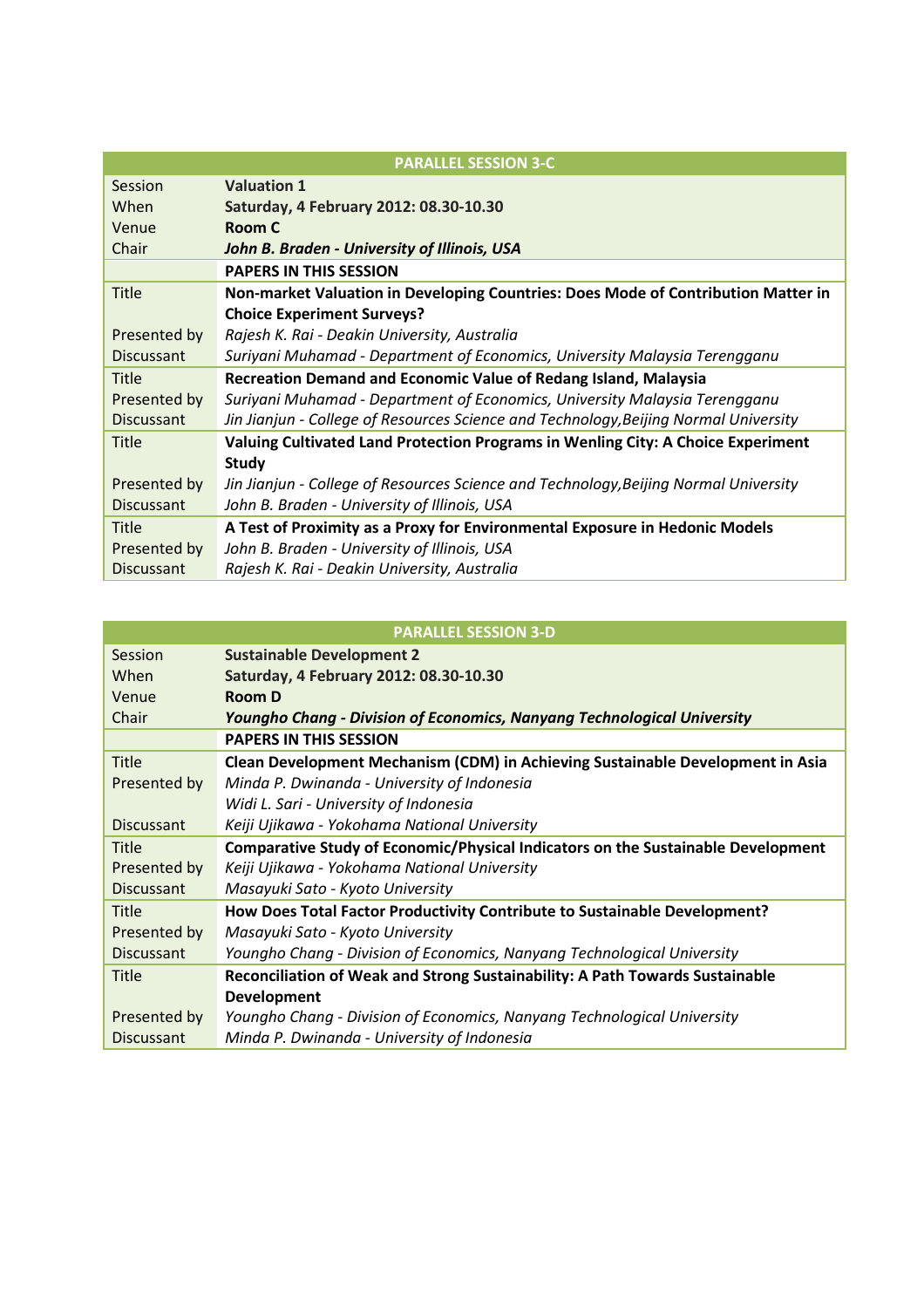|                   | <b>PARALLEL SESSION 3-E</b>                                                      |
|-------------------|----------------------------------------------------------------------------------|
| Session           | <b>Policy Instruments 3</b>                                                      |
| When              | Saturday, 4 February 2012: 08.30-10.30                                           |
| Venue             | <b>Room E</b>                                                                    |
| Chair             | <b>Geum Soo Kim. Hoseo University</b>                                            |
|                   | <b>PAPERS IN THIS SESSION</b>                                                    |
| <b>Title</b>      | Household Financial Burdens under Targeted Subsidy and Public Service Obligation |
|                   | <b>Regimes</b>                                                                   |
| Presented by      | Mohammad H. Sulistiyo - Department of Management - Faculty of Economics -        |
|                   | University of Indonesia                                                          |
| <b>Discussant</b> | Tasyah I. Utari. University of Brawijaya                                         |
| <b>Title</b>      | Analysis of Legal Instruments of Waste Import in Indonesia                       |
| Presented by      | Rindi E. Rachmawati. University of Brawijaya                                     |
|                   | Tasyah I. Utari. University of Brawijaya                                         |
|                   | Lisa Han Vimora. University of Brawijaya                                         |
| <b>Discussant</b> | Taek-Whan Han. Seo-Kyeong University                                             |
| Title             | The Political Economy of GHG Mitigation                                          |
| Presented by      | Geum Soo Kim. Hoseo University                                                   |
|                   | Taek-Whan Han. Seo-Kyeong University                                             |
| <b>Discussant</b> | Mohammad H. Sulistiyo - Department of Management - Faculty of Economics -        |
|                   | University of Indonesia                                                          |

|                   | <b>PARALLEL SESSION 4-A</b>                                                         |
|-------------------|-------------------------------------------------------------------------------------|
| Session           | <b>Renewable Resources and Conservation</b>                                         |
| When              | Saturday, 4 February 2012: 13.00-15.00                                              |
| Venue             | Room A                                                                              |
| Chair             | <b>Ola Flaaten - University of Tromso, Norway</b>                                   |
|                   | <b>PAPERS IN THIS SESSION</b>                                                       |
| <b>Title</b>      | Impact of Seedling Release on Marine Ecosystem, Fishery, Regional Economy: A Case   |
|                   | Study of Clam Fishery Depression in Maizuru Bay, Japan                              |
| Presented by      | Kiyama Shoichi - Kyoto University                                                   |
| <b>Discussant</b> | Fang Yu - Chinese Academy for Environmental Planning                                |
| <b>Title</b>      | Economic Cost Assessment of Grassland Ecosystem Deterioration with the Remote-      |
|                   | <b>Sensing Technique</b>                                                            |
| Presented by      | Fang Yu - Chinese Academy for Environmental Planning                                |
|                   | Dong Cao - Chinese Academy for Environmental Planning                               |
| <b>Discussant</b> | Duy Ngoc Nguyen - Nha Trang University                                              |
| <b>Title</b>      | Open-access Fishing Rent and Efficiency - The Case of Gillnet Vessels in Nha Trang, |
|                   | Vietnam                                                                             |
| Presented by      | Duy Ngoc Nguyen - Nha Trang University                                              |
|                   | Ola Flaaten - University of Tromso                                                  |
| <b>Discussant</b> | Kiyama Shoichi - Kyoto University                                                   |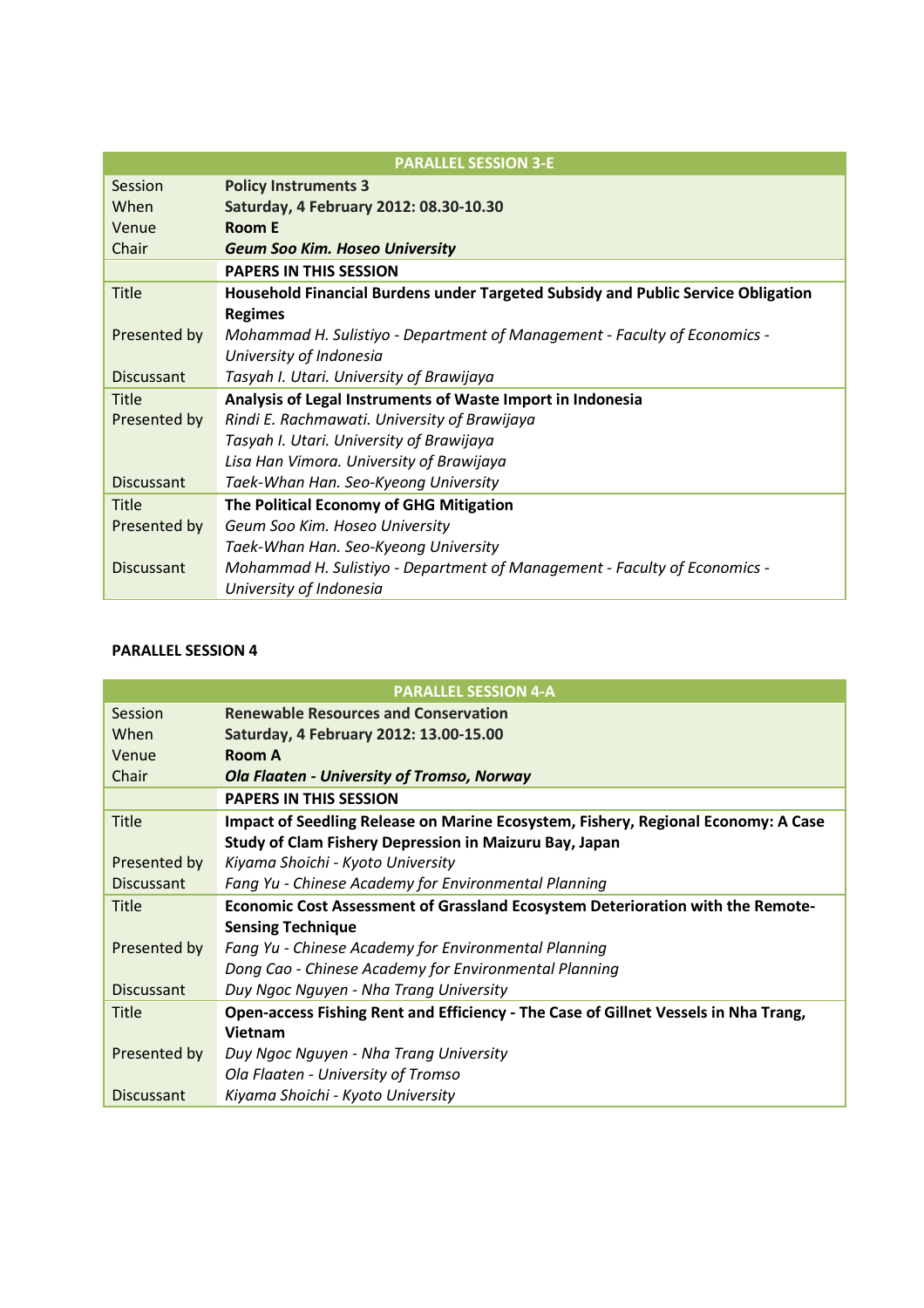|                   | <b>PARALLEL SESSION 4-B</b>                                                     |
|-------------------|---------------------------------------------------------------------------------|
| Session           | <b>Land and Water 2</b>                                                         |
| When              | Saturday, 4 February 2012: 13.00-15.00                                          |
| Venue             | <b>Room B</b>                                                                   |
| Chair             | <b>Shyue-Cherng Liaw - National Taiwan Normal University</b>                    |
|                   | <b>PAPERS IN THIS SESSION</b>                                                   |
| <b>Title</b>      | Water Quality Trading: Can We Get the Prices of Pollution Right?                |
| Presented by      | Yoshifumi Konishi - Sophia University                                           |
| <b>Discussant</b> | Tran Quang Loc - Hue University                                                 |
| <b>Title</b>      | Research on Assesment of Huong River Water Quality Based on Water Quality Index |
| Presented by      | Tran Quang Loc - Hue University                                                 |
| <b>Discussant</b> | Guang-Ming SHI - Nanjing University                                             |
| <b>Title</b>      | Dynamic Chinese Industrial Water Performance Analysis: An Extended Malmquist    |
|                   | <b>Index Approach</b>                                                           |
| Presented by      | <b>Guang-Ming SHI - Nanjing University</b>                                      |
|                   | Jin-Nan WANG - Chinese Academy for Environmental Planning                       |
| <b>Discussant</b> | Wan-Jiun Chen - Chinese Culture University                                      |
| <b>Title</b>      | Evaluation of Economic Values for Watershed Management in Northeastern Taiwan   |
| Presented by      | Wan-Jiun Chen - Chinese Culture University                                      |
|                   | Shyue-Cherng Liaw - National Taiwan Normal University                           |
| <b>Discussant</b> | Yoshifumi Konishi - Sophia University                                           |

|                   | <b>PARALLEL SESSION 4-C</b>                                                               |
|-------------------|-------------------------------------------------------------------------------------------|
| Session           | <b>Valuation 2</b>                                                                        |
| When              | Saturday, 4 February 2012: 13.00-15.00                                                    |
| Venue             | Room C                                                                                    |
| Chair             | Arvin B. Vista - University of the Philippines Los Baños                                  |
|                   | <b>PAPERS IN THIS SESSION</b>                                                             |
| <b>Title</b>      | Private Pay or Public Pay? A Choice Experiment Study on Air Pollution Related Health      |
|                   | Valuation                                                                                 |
| Presented by      | Shiqiu Zhang - College of Environmental Sciences and Engineering, Peking University       |
| <b>Discussant</b> | Chih-Chen Liu - National University of Kaohsiung                                          |
| <b>Title</b>      | Uncertain Stated Willingness to Pay and Actual Donation: An Experiment on the             |
|                   | <b>Funding of an Elementary School Parents' Association</b>                               |
| Presented by      | Chih-Chen Liu - National University of Kaohsiung                                          |
| <b>Discussant</b> | Kayo Murakami - Tokyo City University                                                     |
| <b>Title</b>      | Estimating Marginal Willingness to Pay (MWTP) for Environmental Improvement by            |
|                   | co-Benefit of Global Warming Mitigation in Asian Countries Using Conjoint Analysis        |
|                   | and Benefit Transfer                                                                      |
| Presented by      | Kayo Murakami - Tokyo City University                                                     |
| <b>Discussant</b> | Arvin B. Vista - University of the Philippines Los Baños                                  |
| <b>Title</b>      | <b>Estimating the Recreational Value of Taal Volcano Protected Landscape, Philippines</b> |
|                   | <b>Using Benefit Transfer</b>                                                             |
| Presented by      | Arvin B. Vista - University of the Philippines Los Baños                                  |
| <b>Discussant</b> | Shigiu Zhang - College of Environmental Sciences and Engineering, Peking University       |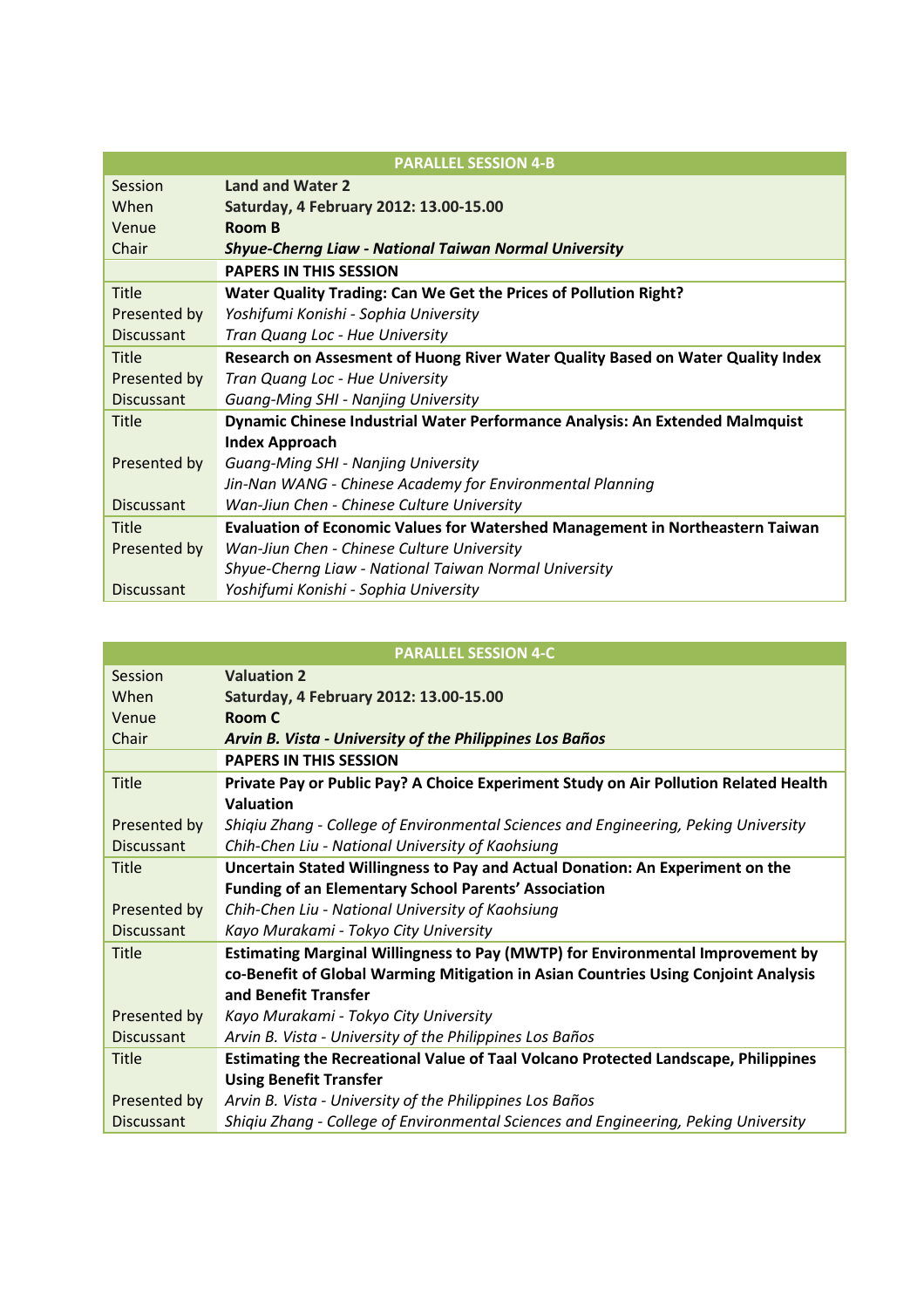|                   | <b>PARALLEL SESSION 4-D</b>                                                        |
|-------------------|------------------------------------------------------------------------------------|
| Session           | <b>Pollution and Recycling 1</b>                                                   |
| When              | Saturday, 4 February 2012: 13.00-15.00                                             |
| Venue             | <b>Room D</b>                                                                      |
| Chair             | <b>ChienMing Lee - National Taipei University</b>                                  |
|                   | <b>PAPERS IN THIS SESSION</b>                                                      |
| Title             | Climate-Water Quality Tradeoffs with U.S. Biofuel Policy: An Open Economy Analysis |
| Presented by      | John B. Braden - University of Illinois                                            |
| <b>Discussant</b> | Hide-Fumi Yokoo - National Institute for Environmental Studies                     |
| <b>Title</b>      | <b>International Recycling Agreement</b>                                           |
| Presented by      | Hide-Fumi Yokoo - National Institute for Environmental Studies                     |
| <b>Discussant</b> | Renny Nurhasana - Graduate School of Environmental Studies, Nagoya University      |
| <b>Title</b>      | Public Private Partnership on Waste Bank Initiatives: The Case of KWM Delima       |
|                   | <b>Mandiri Waste Management System</b>                                             |
| Presented by      | Renny Nurhasana - Graduate School of Environmental Studies, Nagoya University      |
| <b>Discussant</b> | ChienMing Lee - National Taipei University                                         |
| <b>Title</b>      | Theoretic and Empirical Truthful Incentive Reporting of Municipal Solid Waste      |
|                   | <b>Clearance and Recycling, in Taiwan</b>                                          |
| Presented by      | ChienMing Lee - National Taipei University                                         |
| <b>Discussant</b> | John B. Braden - University of Illinois                                            |

|                   | <b>PARALLEL SESSION 5-A</b>                                                         |
|-------------------|-------------------------------------------------------------------------------------|
| Session           | <b>Environment and Development</b>                                                  |
| When              | Saturday, 4 February 2012: 15.30-17.30                                              |
| Venue             | Room A                                                                              |
| Chair             | <b>Phouphet Kyophilavong - National University of Laos</b>                          |
|                   | <b>PAPERS IN THIS SESSION</b>                                                       |
| <b>Title</b>      | The Effects of Policies to Reduce Sprawl in the Fringe of Jakarta Metropolitan Area |
|                   | from the Perspective of Externalities                                               |
| Presented by      | Rahma Fitriani. University of Brawijaya Malang                                      |
| <b>Discussant</b> | Efendi A. Waluyo. Balai Penelitian Kehutanan Kementerian Kehutanan                  |
| <b>Title</b>      | Environmental Kuznets Curve for Deforestation in Indonesia: An ARDL Bounds Testing  |
|                   | Approach                                                                            |
| Presented by      | Efendi A. Waluyo - Balai Penelitian Kehutanan Kementerian Kehutanan                 |
|                   | Taku Terawaki - Ritsumeikan University, Japan                                       |
| <b>Discussant</b> | Kevin Paolo M. Hernandez - Outliers, Inc. University of the Philippines, Diliman    |
| <b>Title</b>      | Woven Hope: Transforming a Nuisance Weed into a Viable Cash Crop                    |
| Presented by      | Kevin Paolo M. Hernandez - Outliers, Inc. University of the Philippines, Diliman    |
| <b>Discussant</b> | Phouphet Kyophilavong - Faculty of Economics and Business Management, National      |
|                   | University of Laos                                                                  |
| <b>Title</b>      | Trade Liberalization, Pollution, and Poverty: Evidence from Lao PDR                 |
| Presented by      | Phouphet Kyophilavong - Faculty of Economics and Business Management, National      |
|                   | University of Laos                                                                  |
| <b>Discussant</b> | Rahma Fitriani. University of Brawijaya Malang                                      |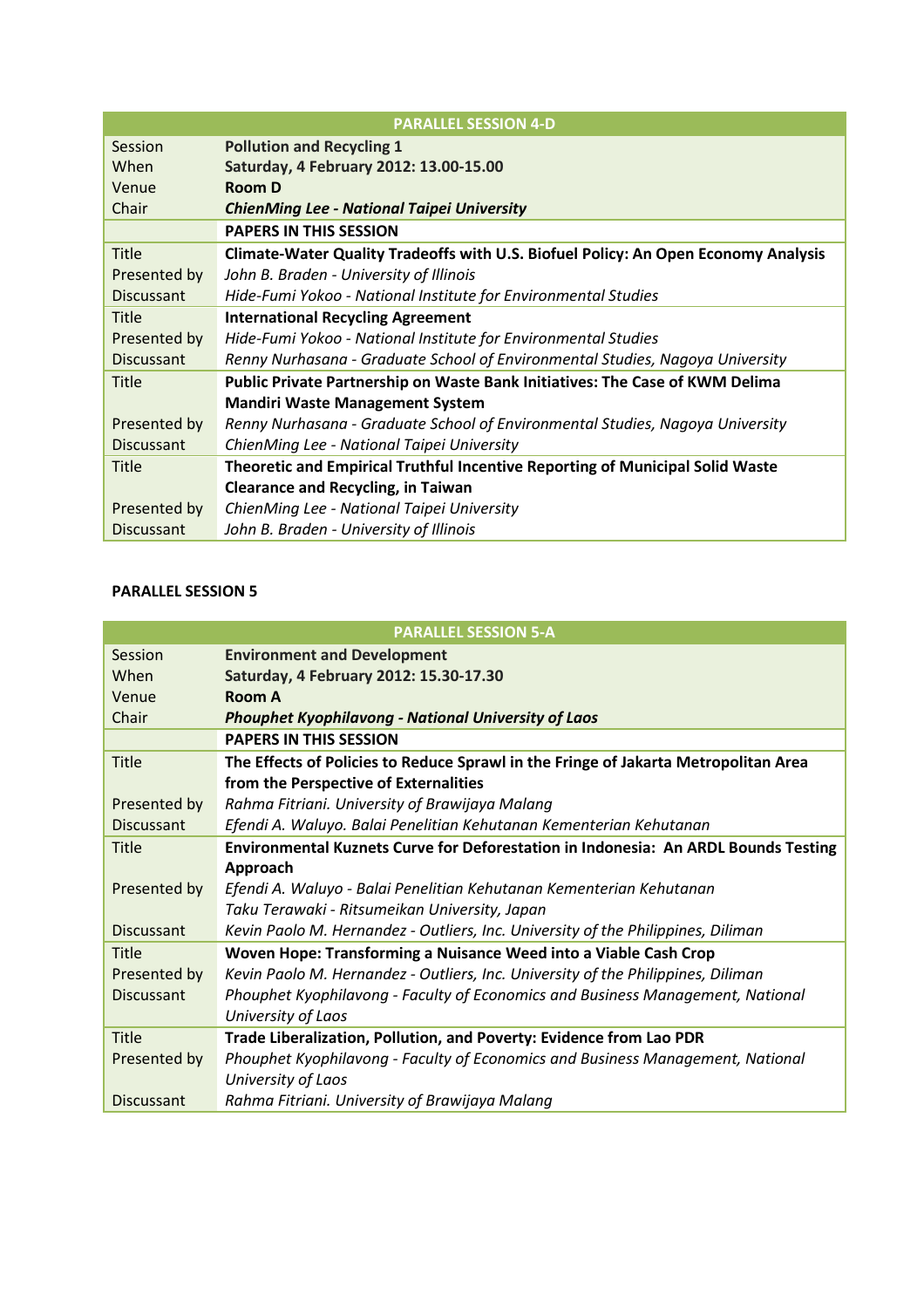|                   | <b>PARALLEL SESSION 5-B</b>                                                           |
|-------------------|---------------------------------------------------------------------------------------|
| Session           | Governance                                                                            |
| When              | Saturday, 4 February 2012: 15.30-17.30                                                |
| Venue             | Room B                                                                                |
| Chair             | Geum Soo Kim - Waseda University                                                      |
|                   | <b>PAPERS IN THIS SESSION</b>                                                         |
| <b>Title</b>      | Evaluating the Capacity of Forest Governance System for Effective and Efficient REDD- |
|                   | plus Policies in the State of Pahang, Peninsular Malaysia                             |
| Presented by      | Osamu Higashi - Hiroshima University                                                  |
| <b>Discussant</b> | Nagib S. Bayoud - The University of Southern Queensland                               |
| <b>Title</b>      | The Importance and Benefits of Corporate Social Responsibility Disclosure in the      |
|                   | <b>Libyan Context: Evidence from Managers</b>                                         |
| Presented by      | Nagib S. Bayoud - The University of Southern Queensland                               |
| <b>Discussant</b> | Geum Soo Kim - Waseda University                                                      |
| <b>Title</b>      | The Evolution of Citizen Participation and Regulatory Success                         |
| Presented by      | Geum Soo Kim - Waseda University                                                      |
| <b>Discussant</b> | Osamu Higashi - Hiroshima University                                                  |

|                   | <b>PARALLEL SESSION 5-C</b>                                                               |
|-------------------|-------------------------------------------------------------------------------------------|
| Session           | <b>Valuation 3</b>                                                                        |
| When              | Saturday, 4 February 2012: 15.30-17.30                                                    |
| Venue             | Room C                                                                                    |
| Chair             | Arianto A. Patunru - University of Indonesia                                              |
|                   | <b>PAPERS IN THIS SESSION</b>                                                             |
| <b>Title</b>      | Analyzing the Impacts of Agricultural Production Loss and Increased Output Variability    |
|                   | due to Climate Change: A Positive Mathematical Programming Model with Risk                |
| Presented by      | Kyung-Won Park - Greenhouse Gas Inventory & Research Center of Korea                      |
|                   | Oh-Sang Kwon - Seoul National University                                                  |
| <b>Discussant</b> | Binilkumar A. Sreeraman - IBS Hyderabad, India                                            |
| Title             | <b>Valuing Ecosystem Services of Wetland Resources Using Discrete Choice Experiments:</b> |
|                   | A case of Kol Wetlands in Southern India                                                  |
| Presented by      | Binilkumar A. Sreeraman - IBS Hyderabad, India                                            |
| <b>Discussant</b> | Arianto A. Patunru - University of Indonesia                                              |
| Title             | Economic Valuation of World Heritage Site: A Case Study of Chandi Borobudur               |
| Presented by      | Arianto A. Patunru - University of Indonesia                                              |
| <b>Discussant</b> | Oh-Sang Kwon - Seoul National University                                                  |